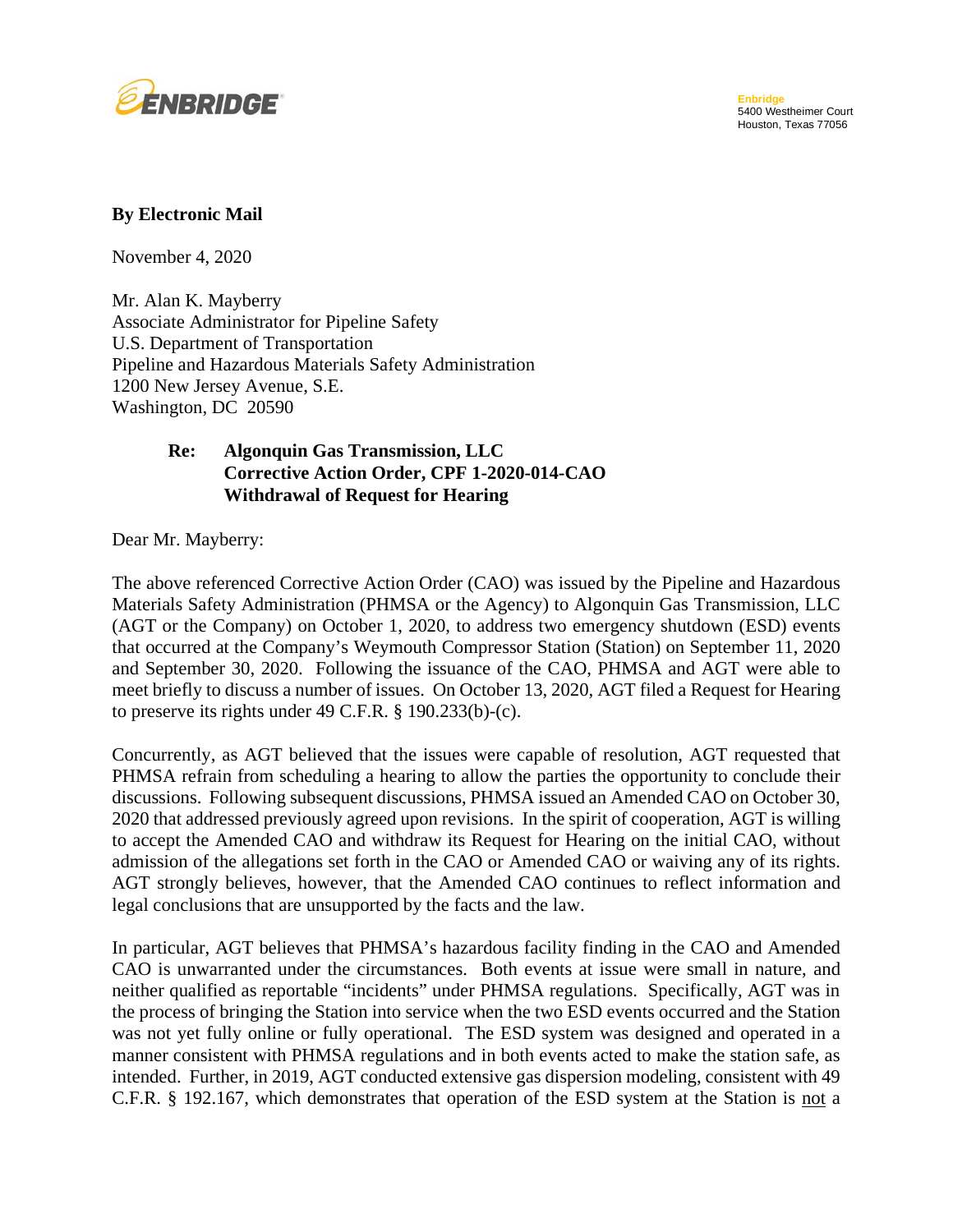significant risk to the surrounding community. Notably, the events did not even approach the level of emissions considered to be a hazard under that modeling. Moreover, the responsibility for regulating air emissions in Massachusetts does not lie with PHMSA, but with other federal and state regulatory agencies.

AGT has determined that the first ESD event on September 11, 2020 resulted from the failure of an improper O-ring gasket on a sump tank that occurred during the Station's commissioning activities. AGT in response initiated a manual blowdown of the ESD system using the source control silencer, resulting in a controlled release of approximately 156 mscf of natural gas.<sup>1</sup> The second ESD event, which occurred on September 30, 2020, resulted in a controlled release of approximately 195 mscf of natural gas. AGT has determined that the preliminary direct cause of this second event was a temporary loss of power to the ESD panel. Notably, due to the small volume of the gas released, and lack of injuries, fatalities, or property damage associated with these ESD events, neither constitutes a reportable "incident" under the applicable PHMSA regulation at 49 C.F.R. § 191.3.

AGT believes that these facts were not fully considered by the Agency in issuing the CAO or the Amended CAO, and thus there is no reasonable basis for PHMSA's hazardous facility finding. That said, AGT appreciates PHMSA's willingness to engage in productive discussions to resolve many of the issues presented by the CAO and correct certain preliminary facts and definitions in the Amended CAO. In keeping with our ongoing and collaborative discussions that led to the Amended CAO, AGT hereby withdraws its Request for Hearing regarding the above referenced CAO and accepts the Amended CAO, without admission of the factual or legal allegations set forth in the CAO or Amended CAO or waiving any rights available to it.

AGT shares PHMSA's desire to ensure public safety and to enhance pipeline system integrity. It is with that commitment in mind that AGT has already: (1) replaced all of the components involved in the direct cause of both events; (2) begun implementing the required corrective actions required by the Amended CAO; and (3) prepared a Restart Plan to submit to the Agency in the very near future. AGT will continue to work collaboratively with the PHMSA Eastern Region as the Company proceeds with implementing the required corrective actions.

If you have any questions, please do not hesitate to contact me.

Sincerely,

Thomas V. Wooden, Jr.

Thomas Wooden Vice President, GTM Engineering and Asset Management Algonquin Gas Transmission, LLC

<sup>&</sup>lt;sup>1</sup> An additional 13 mscf was released at ground level during the first event, for a total release of 169 mscf.